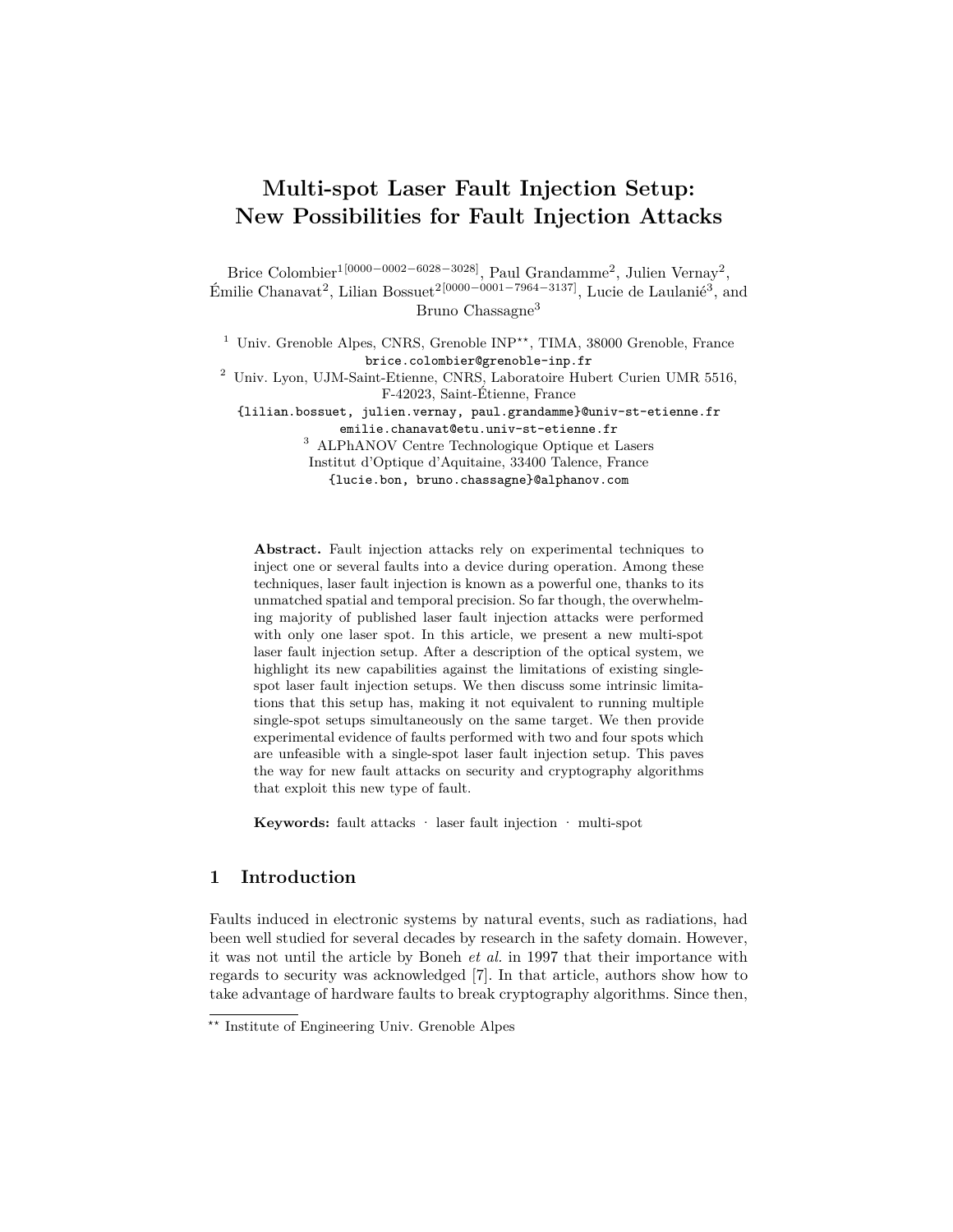fault injection attacks have become a field of research in their own right [5]. In this setting, faults are injected *intentionally* to carry out the attack.

In order to induce a fault in an electronic system, an attacker has several tools to choose from [4]. We refer to the first category as *global* fault injection techniques: it is not possible to target a specific element of the system under attack. Among those techniques, we find voltages glitches [3] clock glitches [2] or heating [14]. The second category of fault injection techniques are *local*: they allow an attacker to target a specific feature of the device under attack. These techniques usually exploit radiations, either electromagnetic [16], optical [23] or in the form of X-rays [1].

In this article, we focus on optical fault injection. In particular, we deal with multi-spot laser fault injection setups. Compared with existing single-spot setups, multi-spot setups have the ability to inject multiple faults. This allows new types of faults to be performed, which are out of reach of single-spot setups, effectively extending the possible fault model. However, multi-spot laser fault injection setups also have some intrinsic limitations, due to the physical arrangement of optical elements. This constraint must be taken into account in the fault model. Finally, this extended fault model could be exploited to mount new attacks on security algorithms.

#### **1.1 Contributions**

This article makes the following contributions:

- **–** We describe the different components of the optical apparatus used by the multi-spot laser fault injection setup,
- **–** We show the possibilities of this new setup when compared to a single-spot laser fault injection setup,
- **–** We highlight the limitations of a multi-spot laser fault injection setup, showing how mechanical and optical constraints lead to the fact that a multi-spot laser fault injection setup is not equivalent to multiple single-spot laser fault injection setups,
- **–** We verify the capabilities of the setup by performing fault injection on characterisation codes. We experimentally perform two example faults, involving two and four laser spots respectively, that are impossible to achieve with a single-spot laser fault injection setup.

#### **1.2 Outline**

This article is organised as follows. Section 2 provides an overview of related work on laser fault injection. Section 3 describes the limitations of a singlespot laser fault injection setup with respect to the data corruption fault model. Section 4 presents the multi-spot laser fault injection, its capabilities as well as its intrinsic limitations. Section 5 provides experimental evidence for two new faults that can only be performed with a multi-spot laser fault injection setup. Finally, we conclude the article in Section 6.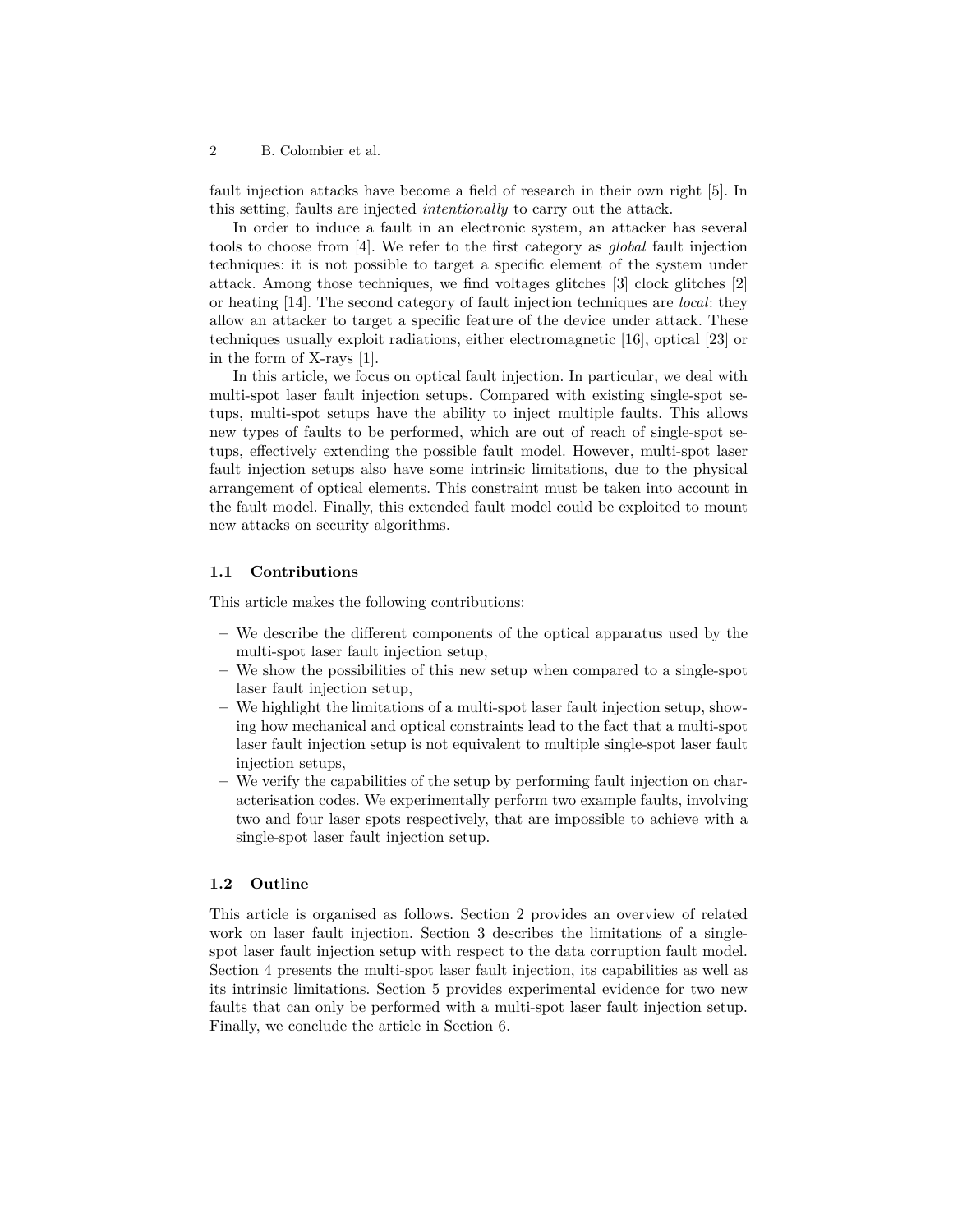### **2 Related work**

Laser fault injection was first described in the context of hardware security by Skorobogatov and Anderson [23]. However, the action of photons on silicon devices was already known before. It was exploited to simulate the effect of ion beams and evaluate the reliability of integrated circuits [8].

As detailed in [20], when a laser shot passes through silicon, electron-hole pairs are created. If an electric field exists in the region, then these charges drift in opposite directions, inducing an electric current. This in turn may have an effect on the transistors, depending on their logic state before the laser shot. The exact sensitive areas of the transistors, which depend on the data handled, are detailed in [20]. Another important point is that, for the laser beam to penetrate deep enough in silicon and reach the active areas of the transistors, its wavelength must be in the infrared region, where silicon is transparent. Thus an infrared laser whose wavelength is in the micrometer range is commonly used for this purpose [11, 17, 20].

While access to the die is granted in the context of wafer-level testing, this is not the case for physical attacks. Thus the device under attack must first be decapsulated [5]. This can be done by chemical and mechanical means to dissolve the package and provide physical access to the die. An optional step of mechanical polishing can also be taken to thin the die, reducing absorption of the laser beam before it reaches the active areas of the transistors.

Pioneer work in laser fault injection was carried out on integrated circuits manufactured at micrometer-scale technology nodes. In [23], the target is a 6 transistor SRAM cell that has 20 µm on each side. This is of the same order of magnitude as the size of the laser spot used in this work, which had a diameter of 10 µm approximately. As technology nodes shrunk, the ability to perform precise laser fault injection was questioned. However, later work performed at the 90, 45 and 28 nm technology nodes showed that single bit faults are still within reach, by fine tuning the laser power [12, 21]. The correlation between the number of faulty bits and the laser power was explicitly established in [12]. A complex System-on-Chip was eventually attacked with this technique [24] and single-bit faults were observed in this case as well. Therefore, even though the features at a given technology nodes are far smaller than the laser spot size, laser fault injection remains a technique of choice for precise fault injection attacks.

Although the effect of multiple faults performed by laser fault injection was modeled at the register-transfer level in [19], no experiments were performed in this work. There are very few articles in the literature that claim to perform an attack using a multi-spot laser fault injection setup [6, 22, 25]. The first one [22] performs the same fault on two branches of an AES hardware implementation on an FPGA protected by redundancy, so the fault cannot be corrected. However, as noted by the authors, the attack relies on a very precise placement of the target elements, making it hard to reproduce on a real target design. The second one gives an overview of two certification processes followed by secure products, and describes the various tools which are used to perform the security evaluation [6]. The multi-spot laser fault injection setup is said to be capable of defeating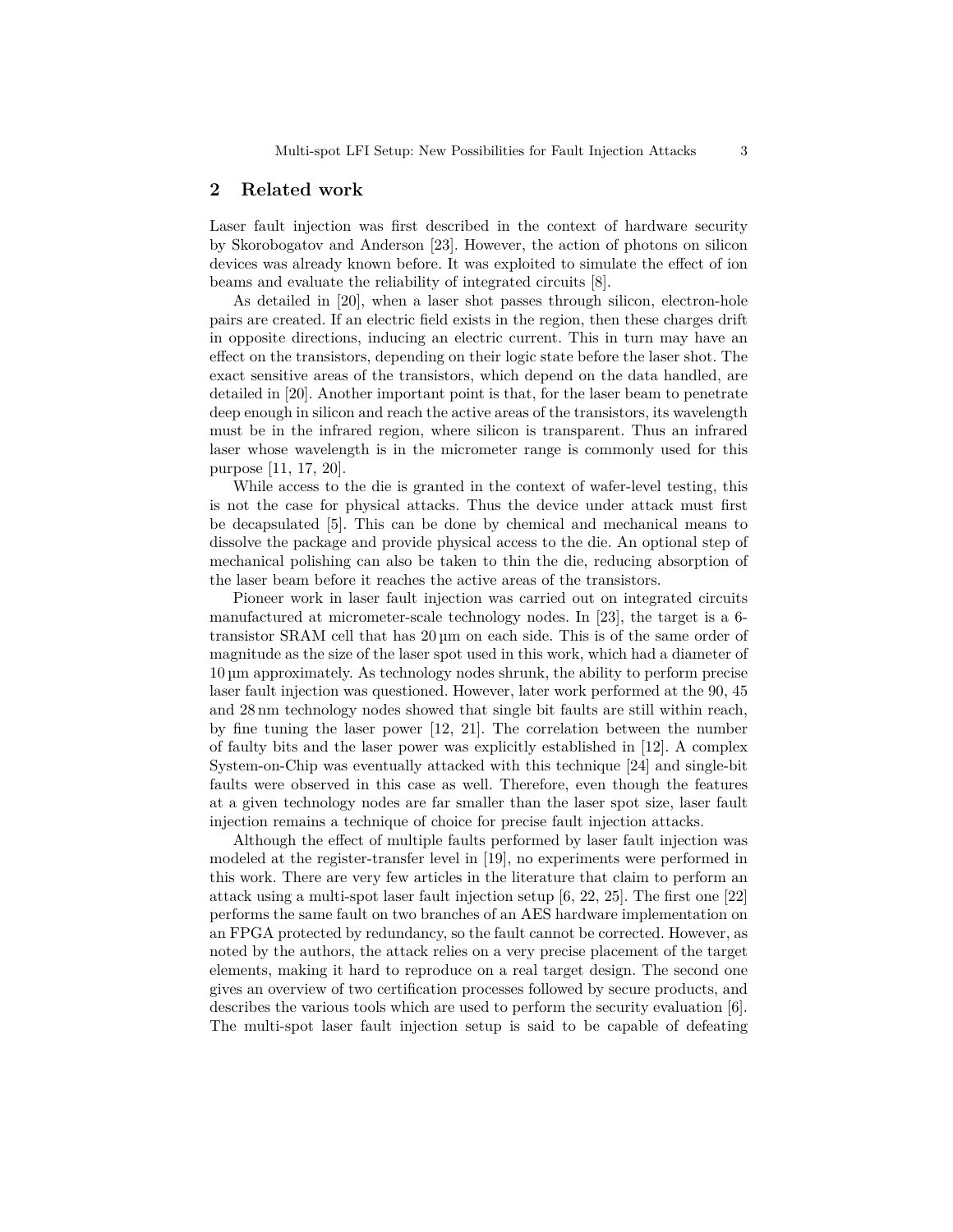protected implementations, by shining one laser spot on the target while others are used to disable the hardware redundancy and cross-check verification. No further practical details were provided though. Finally, in [25], even though a two-spot setup is used, the fault models considered are described at the software level. Therefore, a lot of faults obtained cannot be explained and are referred to as "Fatal Errors": for instance, the target chip is not responding. Other valid faults are mostly classified as multiple instructions skip. Eventually, some faults are still left unexplained.

In this article, we chose instead to characterize the possibilities of a multispot laser fault injection setup with fault models that are fully explained and reproducible. For this reason, we focus on fault models that deal with data corruption in basic memory elements.

#### **2.1 Fault model considered**

We restrict our study here to works where clear evidence of data corruption by laser fault injection has been produced, either in the form of bit-set, bit-resets or bit-flips. In this regard, while previous work focused on memory elements like SRAM cells [20, 21] or D-flip flops [10] a recent line of work deals with NOR Flash memory architecture instead [11, 13, 15, 17]. The associated fault model is single or dual-bit bit-set. The photoelectric effect is still the root cause of the fault, and its effect on the NOR Flash architecture is detailed in [11, 17].

In other works, the occurrence of multi-bit faults was dependent on the physical layout of memory elements: a matrix of D flip-flops in a custom ASIC design in [12] and processor registers in [24]. Conversely, when performing laser fault injection in NOR Flash memory, it is not the individual memory elements that are faulty but the read-out circuitry. Data stored in the Flash memory remains unaffected by the fault. This makes the laser positioning much easier, since the bit-lines of the read-out circuitry are shared among memory bits. More precisely, bits of index *i* share the *j*<sup>th</sup> bit-line such that  $i \equiv j \mod n$  where *n* is the width of data read from the Flash memory, usually 32 bits. Thus, traversing the memory lengthwise allows to fault the individual bits and their index is directly related to the position of the laser spot in the memory Flash length, as depicted in Figure 1. On our target device, which we will describe in more details in Section 4, the Flash memory has a length of 1500 µm, so individual bits can be targeted by making steps as large as  $1500/32 \simeq 45 \,\text{\upmu m}$ . This is feasible manually with the joystick provided with most laser fault injection stations. We insist that we obtain the same perfect repeatability observed in [11, 17].

As experimentally demonstrated in [17], the results can be easily ported to a different target as long as it comes with NOR Flash memory. This is actually a very common feature in embedded systems where NOR Flash memory is used as  $EEPROM<sup>4</sup>$  to store the configuration of the microcontroller. For all these reasons, we chose to use this fault model to illustrate the possibilities of the multi-spot laser fault injection setup.

<sup>4</sup> Electrically-Erasable Programmable Read-Only Memory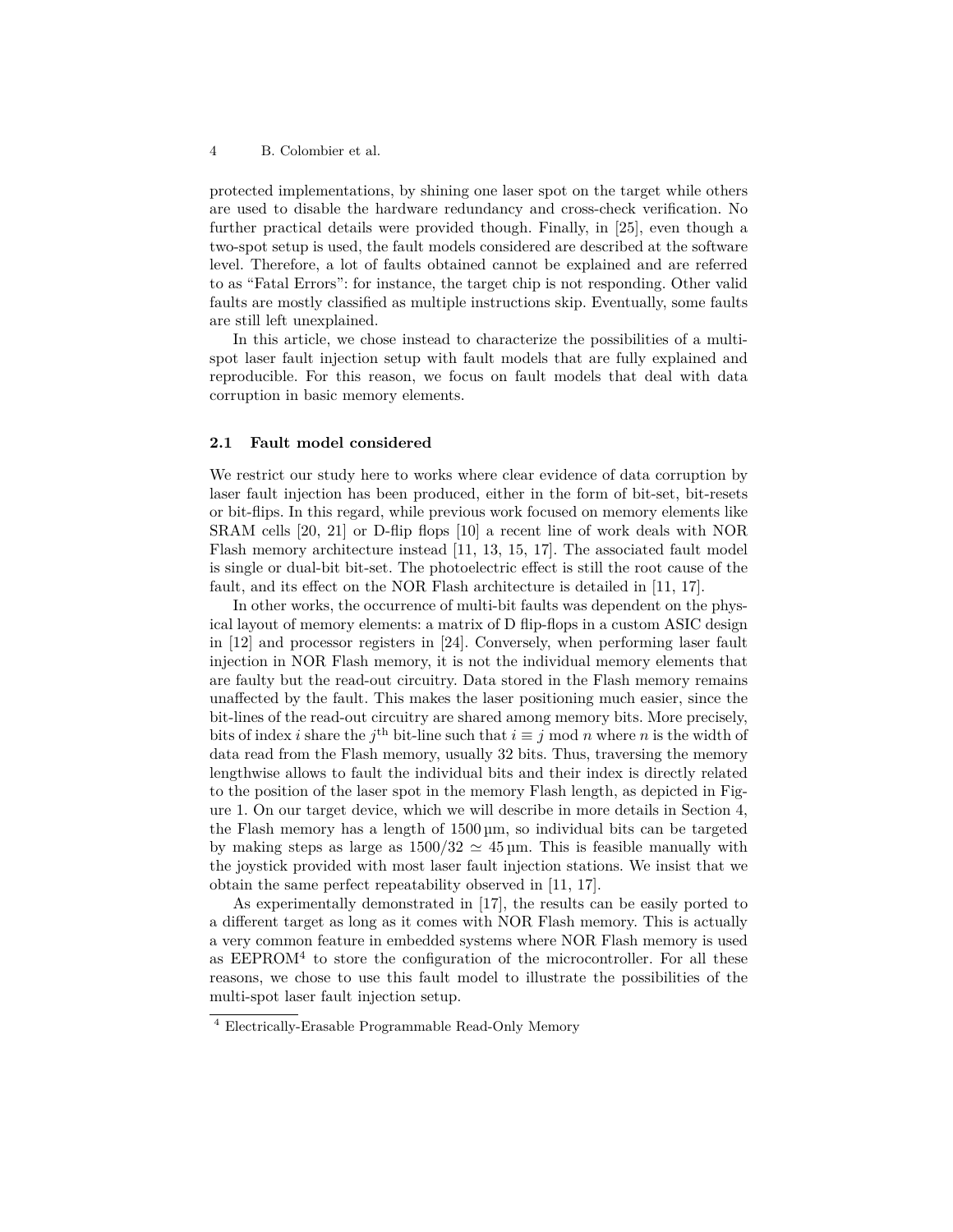|  |  |  |  |          |          |          |          |          |                         |          |                                                                     |        |   | Individual bits of the 32-bit data word fetched from Flash memory |          |   |   |   |    |  |  |
|--|--|--|--|----------|----------|----------|----------|----------|-------------------------|----------|---------------------------------------------------------------------|--------|---|-------------------------------------------------------------------|----------|---|---|---|----|--|--|
|  |  |  |  |          |          |          |          |          |                         |          | 31 30 29 28 27 26 25 24 23 22 21 20 19 18 17 16 15 14 13 12 11 10 9 |        |   | 8                                                                 |          | 6 | 5 |   | 3  |  |  |
|  |  |  |  |          | $\Omega$ | $\Omega$ | $\Omega$ | $\Omega$ |                         |          |                                                                     | 0      |   |                                                                   |          |   |   | 0 |    |  |  |
|  |  |  |  |          |          |          |          |          | $\cdots$                |          |                                                                     |        |   |                                                                   |          |   |   |   |    |  |  |
|  |  |  |  |          | ∩        |          |          |          |                         |          |                                                                     |        |   |                                                                   |          |   |   |   |    |  |  |
|  |  |  |  |          |          |          |          |          | $\cdots$                |          |                                                                     |        |   |                                                                   |          |   |   |   |    |  |  |
|  |  |  |  | $\Omega$ | ∩        |          |          |          |                         | $\Omega$ |                                                                     | $\cap$ | ∩ |                                                                   | $\Omega$ |   |   |   |    |  |  |
|  |  |  |  |          |          |          |          |          | $\cdots$                |          |                                                                     |        |   |                                                                   |          |   |   |   |    |  |  |
|  |  |  |  | $\Omega$ |          |          |          | Ω        |                         |          |                                                                     | 0      |   |                                                                   |          |   |   | ი | O) |  |  |
|  |  |  |  |          |          |          |          |          | $\cdot$ $\cdot$ $\cdot$ |          |                                                                     |        |   |                                                                   |          |   |   |   |    |  |  |
|  |  |  |  |          |          |          |          |          |                         |          |                                                                     |        |   |                                                                   |          |   |   |   |    |  |  |

Fig. 1: Effect of the laser spot moving lengthwise over the Flash memory on all-zero 32-bit data (0x00000000) fetched from the Flash memory

# **3 Limitations of single-spot laser fault injection setups**

Before introducing the multi-spot laser fault injection setup, it is important to identify the limitations of existing single-spot laser fault injection setups. To this end, we start by reviewing existing fault models for data corruption and identify two limitations in the way they are currently described.

#### **3.1 Existing fault models for data corruption**

We place ourselves here in the framework of fault injection attacks targeting data corruption. This choice brings us to a low level of abstraction, where we deal directly with data fetched from the Flash memory. If such data are instructions, then this could for example lead to the processor executing corrupted instructions, inducing another fault model, such as instruction skip, which is described at a higher level of abstraction. However, here, we consider the lowest possible level of abstraction to remain as general as possible.

The fault models dealing with data corruption capture quite well three aspects of the fault. The first one is the *direction* of the fault. Since we are dealing with binary data here, the different directions of the fault are: set (the data is forced to 1), reset (the data is forced to 0) or flip (the data is flipped from 0 to 1 or from 1 to 0).

The second one is the *cardinality* of the fault, that is, how many bits are affected by the fault. For instance the fault can have the following cardinalities: single-bit (one bit is faulty), multi-bit (multiple bits are faulty) or byte (eight bits are faulty).

The third one is the *repeatability* of the fault, that is, what is the probability that the fault occurs given a set of experimental fault injection parameters.

These existing characteristics of the data corruption fault models fail to capture two features of the fault, which are especially significant for the multi-spot laser fault injection setup. The first one is the contiguity of the fault and the second one is the time dimension of the fault model.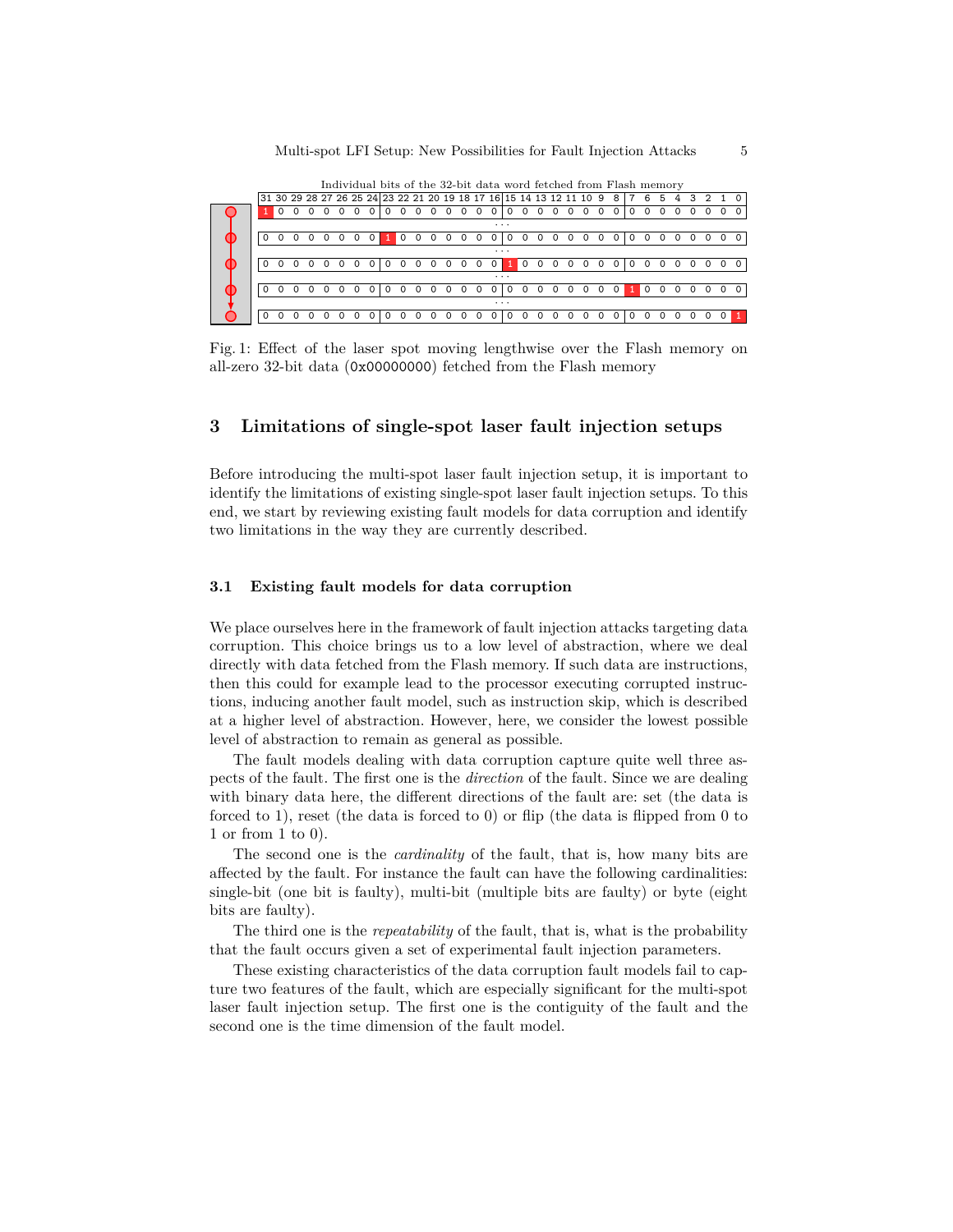#### **3.2 Contiguity**

When a multi-bit fault model is considered, one aspect that is not taken into account is whether the faulty bits are contiguous or not.

When performing laser fault injection, the charges induced in silicon follow a Gaussian distribution [9]. The spread of this distribution depends on the laser power and is usually characterised by the "full-width at half-maximum" (FWHM) value [12, 24]. If the power is high, the area in which the charge density is high enough can be sufficiently large to encompass multiple transistors and induce a fault on multiple bits [12].

Based on this observation, one could argue that non-contiguous bits could be targeted by having multiple zones in the laser beam where the power is high enough. To achieve this, an SLM (Spatial Light Modulator), a DMD (Digital Micromirror Device), or a DOE (Diffractive Optical Element) can be used, that allows to split the incoming laser beam into multiple laser beams to target the device under attack. While these solutions may seem attractive, since they require only one laser source, the optical elements involved are complex and expensive. Moreover, the laser spots which are eventually focused on the device under attack are not fully independent, either spatially or temporally. In addition, the initial power is split among the beams, is dependent on their final shape and is hard to control. Therefore, these solutions make it very challenging to perform laser fault injection on non-contiguous bits with a single laser source in a controlled manner.

Another possibility to fault non-contiguous bits is to exploit the layout of target elements. For instance, if memory elements are organised in a grid shape, then injecting a fault on one side of the grid could lead to fault non-contiguous bits of the data. However, in this case, the fault model is layout-dependent, which obviously incurs a loss of generality.

Therefore, the first limitation of a single-spot laser fault injection setup is its inability to inject non-contiguous faults in general, as summarised in Figure 2.

|  |  |  |  |  |  |  |  |  |  | 31 30 29 28 27 26 25 24 23 22 21 20 19 18 17 16 15 14 13 12 11 10 9 8 7 6 5 4 3 2 1 0 |  |  |  |  |  |
|--|--|--|--|--|--|--|--|--|--|---------------------------------------------------------------------------------------|--|--|--|--|--|
|  |  |  |  |  |  |  |  |  |  |                                                                                       |  |  |  |  |  |

(a) Contiguous multi-bit fault: feasible with a single-spot setup

|  |  |  |  |  |  |  |  |  |  | 31 30 29 28 27 26 25 24 23 22 21 20 19 18 17 16 15 14 13 12 11 10 9 8 7 6 5 4 3 2 1 0 |  |  |  |  |  |
|--|--|--|--|--|--|--|--|--|--|---------------------------------------------------------------------------------------|--|--|--|--|--|
|  |  |  |  |  |  |  |  |  |  |                                                                                       |  |  |  |  |  |

(b) Non-contiguous multi-bit fault: not feasible with a single-spot setup, but feasible with a multi-spot setup

Fig. 2: Feasibility of contiguous and non-contiguous multi-bit faults with a singlespot laser fault injection setup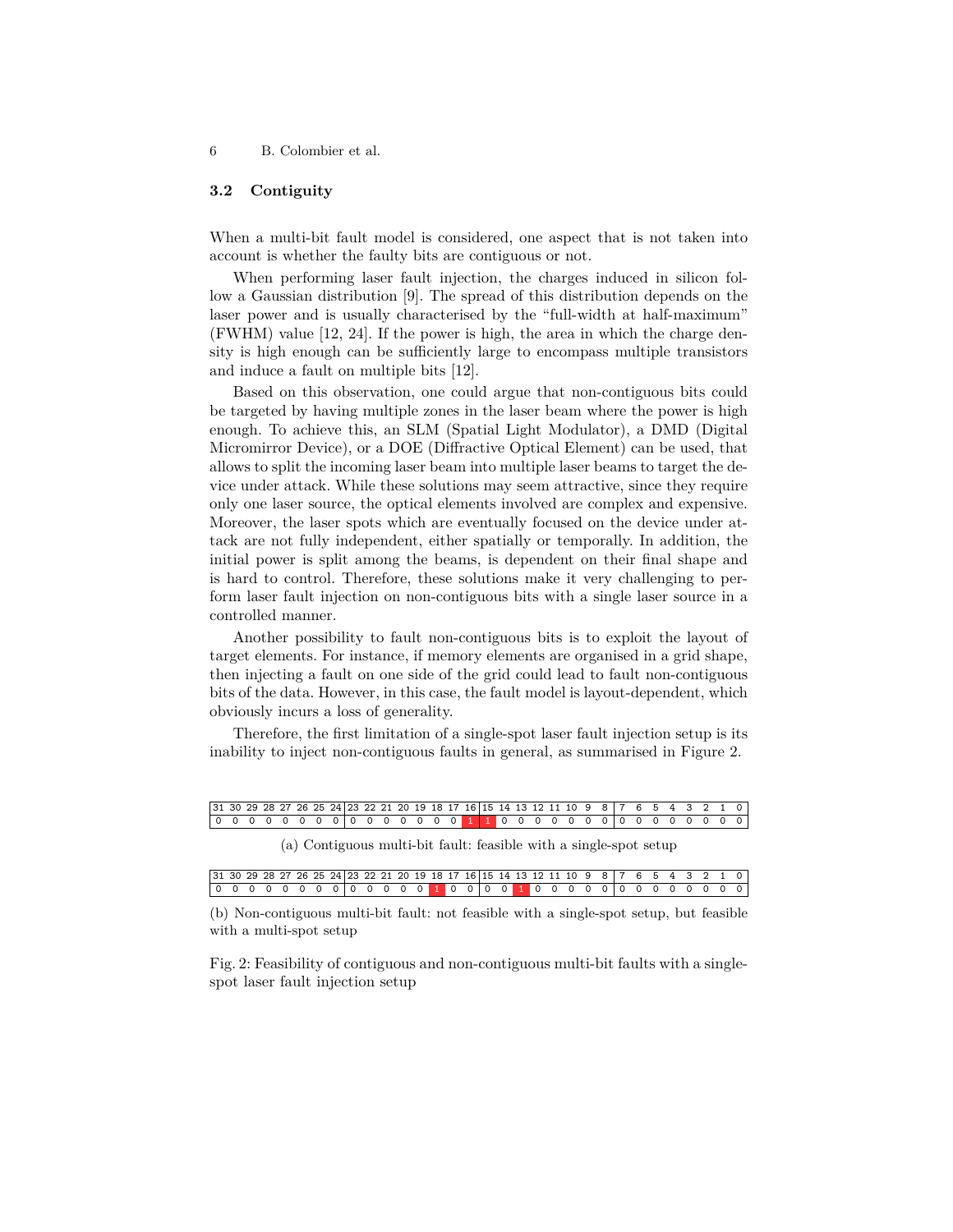#### **3.3 Time dimension**

Another aspect which is not captured by existing fault models is the ability to perform two faults at different locations, but close in time. Indeed, with a single-spot laser fault injection setup, doing so requires to turn the laser off, move the target and turn the laser on again. On some setups, the objective lenses move while the target remains fixed, but the reasoning is identical. Indeed, the mechanical system can only be operated so fast. This should be contrasted with the clock frequencies at which the usual targets are operating, ranging from tens of megahertz to a few gigahertz [24].

If the time interval between the two intended faults is too small, then it is simply not possible to perform this type of fault with a single-spot laser fault injection setup. Let  $\Delta_t$  be the time interval between the two faults,  $v_{\text{max}}$  the maximum linear speed of the mechanical setup and  $d_{\text{targets}}$  the distance between the two target features on the die. Then, for this type of fault to be feasible, we need the relation given in Equation (1) to hold.

$$
\Delta_t > \frac{d_{\text{targets}}}{v_{\text{max}}} \tag{1}
$$

To simplify, we consider that the mechanical system always operates at full speed. In reality, the acceleration and deceleration phases are often sinusoidal to prevent abrupt changes in speed that could misalign the elements. With a realistic maximum linear speed of 20 mm/s and assuming that the features are distant of  $10\%$  of a die that has  $2 \text{ mm}$  on each side, then the minimum time interval  $\Delta_{t_{\min}}$  between the two faults is given in Equation (2).

$$
\Delta_{t_{\min}} = \frac{d_{\text{targets}}}{v_{\max}} = \frac{2 \times \frac{10}{100}}{20} = 0.01 \,\text{s} \tag{2}
$$

Considering a rather slow device running at only 10 MHz, that is, with a clock period of 100 ns, then  $\Delta_{t_{\min}}$  is equal to 10<sup>5</sup> clock periods. This imposes a very hard constraint on the time interval between target instructions in a program if an attacker wants to perform multiple faults during its execution. These considerations are summarised in Figure 3.

Another critical aspect of having to move the target between two faults is the difficulty to synchronise these two faults together. Indeed, while the laser shots are very precise and synchronised with a trigger sent to the laser sources, the mechanical system cannot be synchronised precisely, adding a non-deterministic delay before the positioning is correct and the second laser shot can be made. Therefore, synchronising the two faults requires two triggers. This adds another constraint to the attack scenario.

As we will show in the next section, a multi-spot laser fault injection setup frees us from these constraints. It allows to perform multiple faults that are arbitrarily close in time without requiring multiple triggers.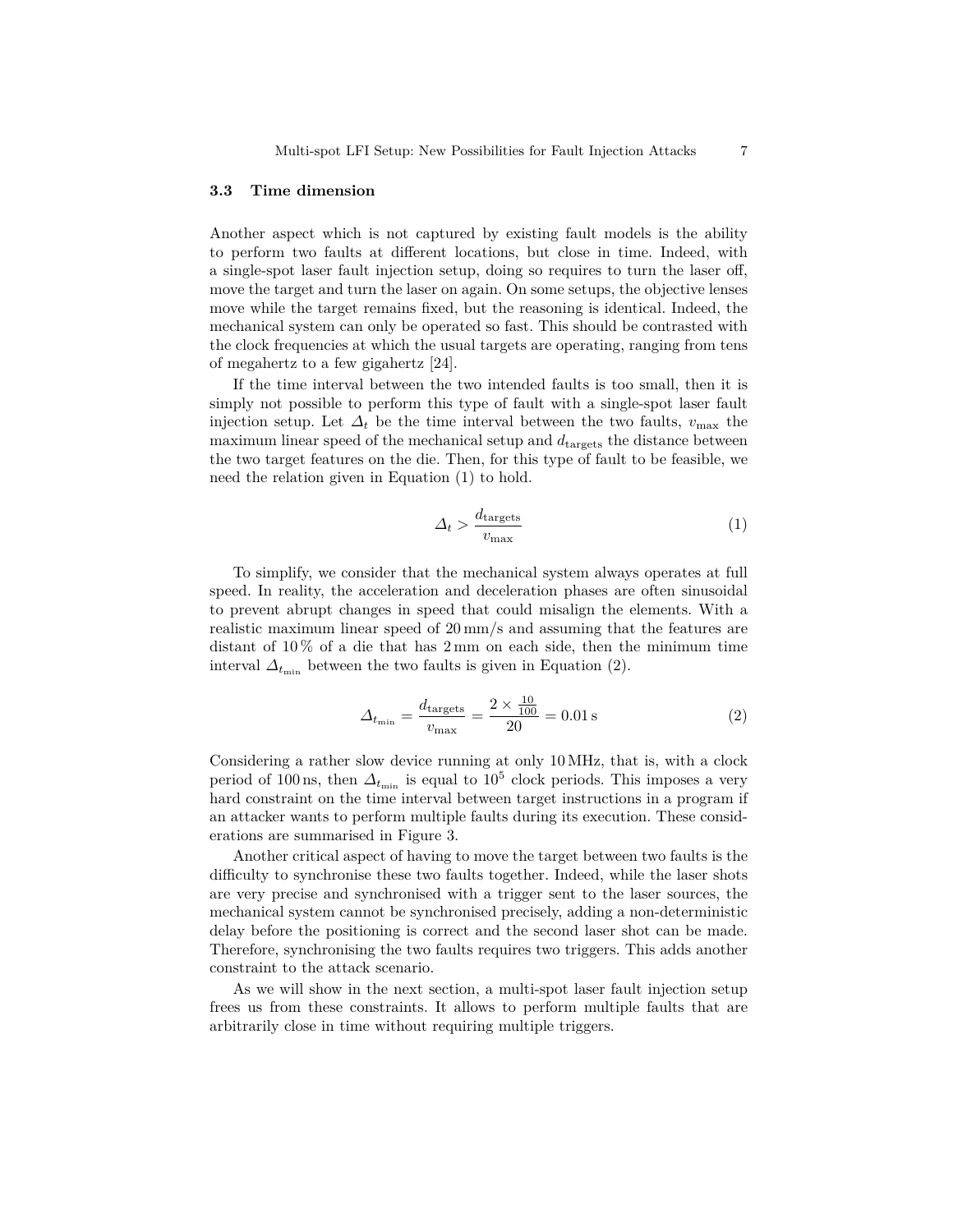|                                                                           | 31 30 29 28 27 26 25 24 23 22 21 20 19 18 17 16 15 14 13 12 |  |  |  |  |  |          |          |  |  |  |  |  |              |  |  | 10.9                                                                | 8 | 6 | 5 |  |  |  |
|---------------------------------------------------------------------------|-------------------------------------------------------------|--|--|--|--|--|----------|----------|--|--|--|--|--|--------------|--|--|---------------------------------------------------------------------|---|---|---|--|--|--|
|                                                                           |                                                             |  |  |  |  |  | $\Omega$ | $\Omega$ |  |  |  |  |  |              |  |  |                                                                     |   |   |   |  |  |  |
| $t<\Delta_t$                                                              |                                                             |  |  |  |  |  |          |          |  |  |  |  |  |              |  |  |                                                                     |   |   |   |  |  |  |
|                                                                           |                                                             |  |  |  |  |  |          |          |  |  |  |  |  |              |  |  |                                                                     |   |   |   |  |  |  |
| (a) Consecutive faults on the same bit: feasible with a single-spot setup |                                                             |  |  |  |  |  |          |          |  |  |  |  |  |              |  |  |                                                                     |   |   |   |  |  |  |
|                                                                           |                                                             |  |  |  |  |  |          |          |  |  |  |  |  |              |  |  |                                                                     |   |   |   |  |  |  |
|                                                                           |                                                             |  |  |  |  |  |          |          |  |  |  |  |  |              |  |  | 31 30 29 28 27 26 25 24 23 22 21 20 19 18 17 16 15 14 13 12 11 10 9 | 8 | 6 | 5 |  |  |  |
|                                                                           |                                                             |  |  |  |  |  |          |          |  |  |  |  |  |              |  |  |                                                                     |   |   |   |  |  |  |
|                                                                           |                                                             |  |  |  |  |  |          |          |  |  |  |  |  | $t<\Delta_t$ |  |  |                                                                     |   |   |   |  |  |  |

(b) Consecutive faults on different bits: not feasible with a single-spot setup, but feasible with a multi-spot setup

Fig. 3: Feasibility of consecutive faults with a single-spot laser fault injection setup on a 16-bit data word

# **4 Four-spot laser fault injection setup**

#### **4.1 Setup description**

Figure 4 shows the four-spot laser fault injection setup<sup>5</sup> used in the experiments.



Fig. 4: Schematic of the four-spot laser fault injection setup (DM: dichroic mirror, PC: polarization beam splitter cube, OL: objective lens, TL: tube lens, ZL: zoom lenses).

Four monomode laser sources are integrated, two with a wavelength of 980 nm and two with a wavelength of 1064 nm. Monomode sources can be focused to

 $5$  QLMS by ALPhANOV : https://www.alphanov.com/actualites/alphanov-con cu-un-banc-laser-quatre-spots-pour-linjection-de-fautes-sur-circuits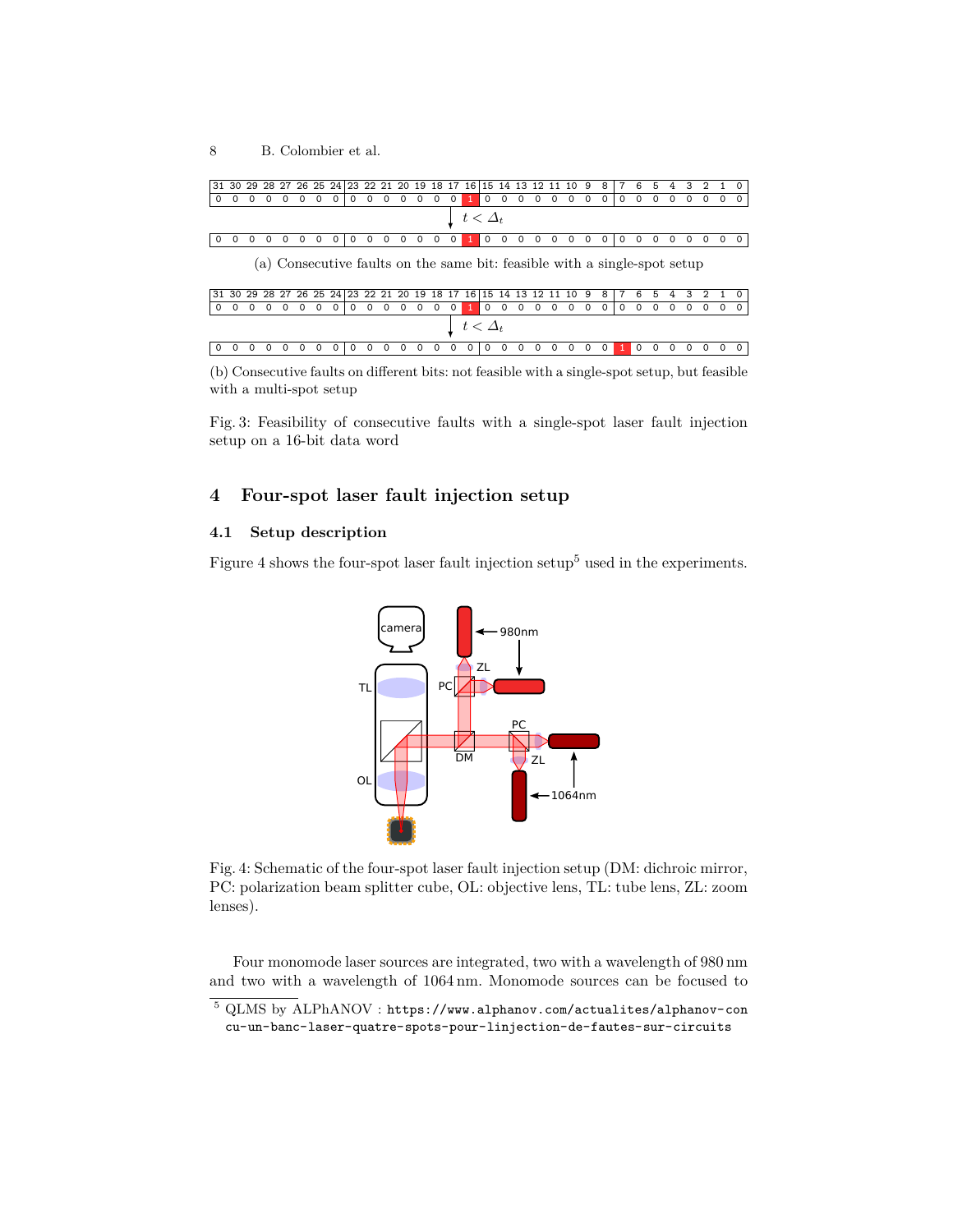smaller spots than multimode ones, allowing smaller features on the die to be targeted. The two laser sources of same wavelength are linearly polarized but perpendicular. They are combined by the polarization beam splitter cubes (PC) which are reflective for one direction of polarization and transmissive for the other one. The dichroic mirror then spectrally combines the laser beams of different wavelengths, reflecting the beam at 980 nm since it is reflective for this wavelength and tranmitting the beam at 1064 nm since it is transmissive for this wavelength. These are eventually focused on the die through the same objective lens (OL). Different objective lenses are available, namely x2.5, x20 and x50.

#### **4.2 Capabilities**

Each laser source is independent and can be moved across the focal plane in the optical field of view of the objective lens, allowing laser spots on the die to be positioned independently. Moreover, each laser source is triggered independently, allowing faults to be as close in time as required by the target application. The trigger signal may also be shared between multiple laser sources to perform simultaneous faults on distinct target elements.

#### **4.3 Limitations**

While the capabilities described above make it look like the four-spot laser fault injection setup is equivalent to four single-spot laser fault injection setups, this is in fact not the case. Indeed, since all laser beams must go through the same objective lens, the distance between the laser spots on the die is limited by the field of view of the objective. This distance between the spots depends on the magnification of the objective lens, which also affects the minimal laser spot diameter, as shown in Table 1.

Magnification Field of view Minimal spot diameter x2.5 4 mm 25 µm x20 500 µm 2.2 µm x50 200 µm 1.3 µm

Table 1: Field of view and minimal spot diameter for different objective lenses

For instance, with a x20 magnification, the laser spots cannot be more than 500 µm apart from one another. Therefore, if the targets elements on the die are further apart than this limit, they cannot be targeted at the same time. Doing so would require to move the target, which as detailed above is unrealistic in most attack scenarios. In addition, with this magnification, the laser spot cannot have a diameter smaller than 2.2 µm. As mentioned before, this is not an obstacle when aiming for single-bit faults, since we can tune the laser power so that only a smaller area has a charge density high enough to cause a fault.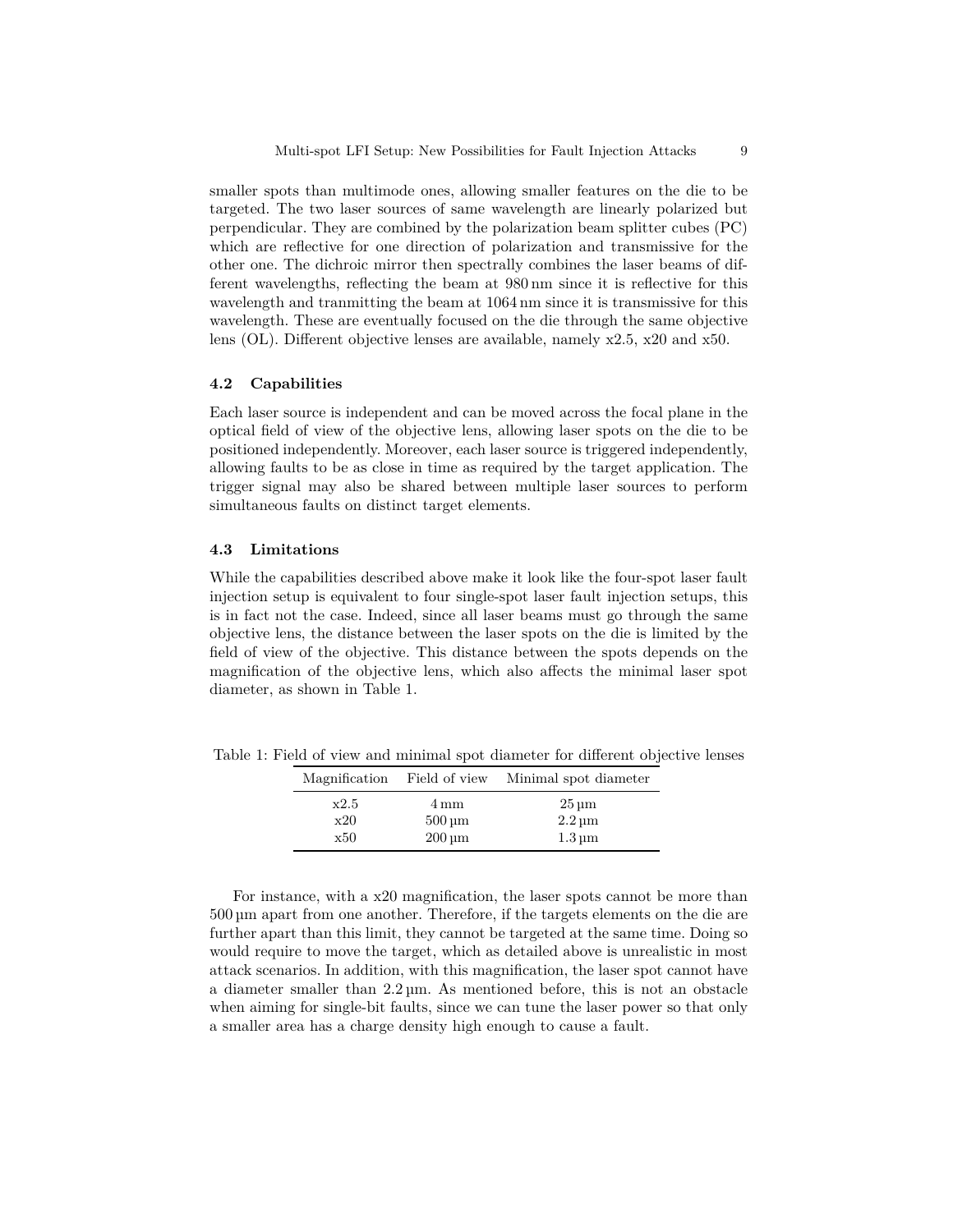Another aspect relative to the laser spot positions is the fact that, when moved away from the center of the field of view, they gradually lose power, as shown in Figure 5. While barely visible for x2.5 and x20 objective lenses, this effect is very strong for the x50 objective lens. Indeed, in this setting, if a laser spot is positioned on the edge of the field of view, then almost no optical power reaches the die. This turned out not to be an issue in the following experiments, since we used the x20 objective lens only.



Fig. 5: Relative power of laser for different spot positions in the field of view of different objective lenses

# **5 Two examples of new possible faults**

#### **5.1 Experimental setup**

**Full experimental setup** The hardware target communicates with a PC over a serial interface. It generates a trigger signal, sent to a function generator, which generates the four distinct control signals for the laser sources. This is shown in Figure 6a. A picture of the Flash memory area of the microcontroller is shown in Figure 6b while Figure 6c shows four laser spots over the Flash memory.



Fig. 6: Four-spot laser fault injection in Flash memory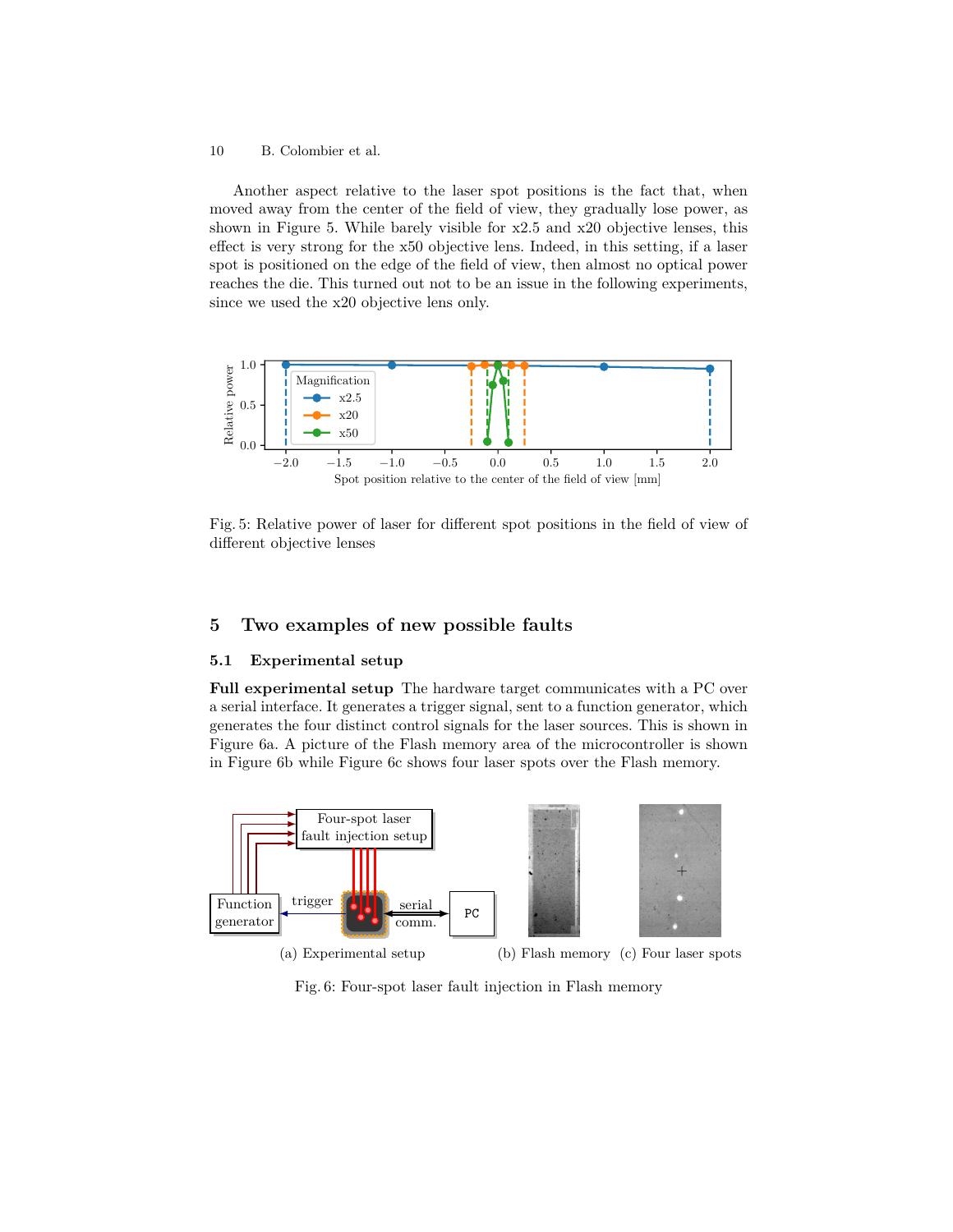**Hardware target** The hardware target we perform the experiments on is a 32 bit microcontroller, integrated on a custom target board for the ChipWhisperer platform [18] to allow for backside access. The microcontroller embeds an ARM Cortex-M3 core and comes with 128 kB of integrated Flash memory. It runs at a frequency of 7.4 MHz, as dictated by the ChipWhisperer platform.

**Laser fault injection setup parameters** After characterisation, following the method detailed in [17], we set the laser power to 1.5W to obtain single-bit faults on data fetched from Flash memory, with one laser spot only, a 980 nm laser source and the x20 objective lens. The duration of the laser pulse was set to 135 ns, which is the clock period of the microcontroller. We observed that, on this hardware target, the laser spot must be moved in steps of 45 µm to perform a transient fault on the individual bits of data fetched from the Flash memory.

#### **5.2 First characterisation code**

The goal of this first code is to validate the possibility to perform simultaneous non-contiguous faults. For that, we target a MOV instruction that loads an 8-bit value in a register, as shown in Figure 7a where 0x00 is loaded in R0. We raise a trigger signal before the target instruction and lower it after, before reading back the content of the R0 register.

This source code is compiled using the Thumb instruction set without any optimisation. Figure 7b shows how this instruction is encoded. We aim for the imm8 part of the instruction and want to load 0x55 instead of 0x00, to demonstrate the ability to perform four simultaneous non-contiguous bit-sets.



Fig. 7: Characterisation code for four simultaneous faults on non-contiguous bits

**Experimental results** We started the experiment with only one laser spot, with the experimental parameters given above. We gradually increased the delay up to 1113 ns where a single-bit fault was observed. We then positioned the three other spots with a distance of 90 µm between them, since there is a step of 45 µm between individual bits. We had to lower their individual power to approximately 750 mW, otherwise the chip crashed and was not responding anymore. Finally, we succeeded to store the value 0x55 in R0.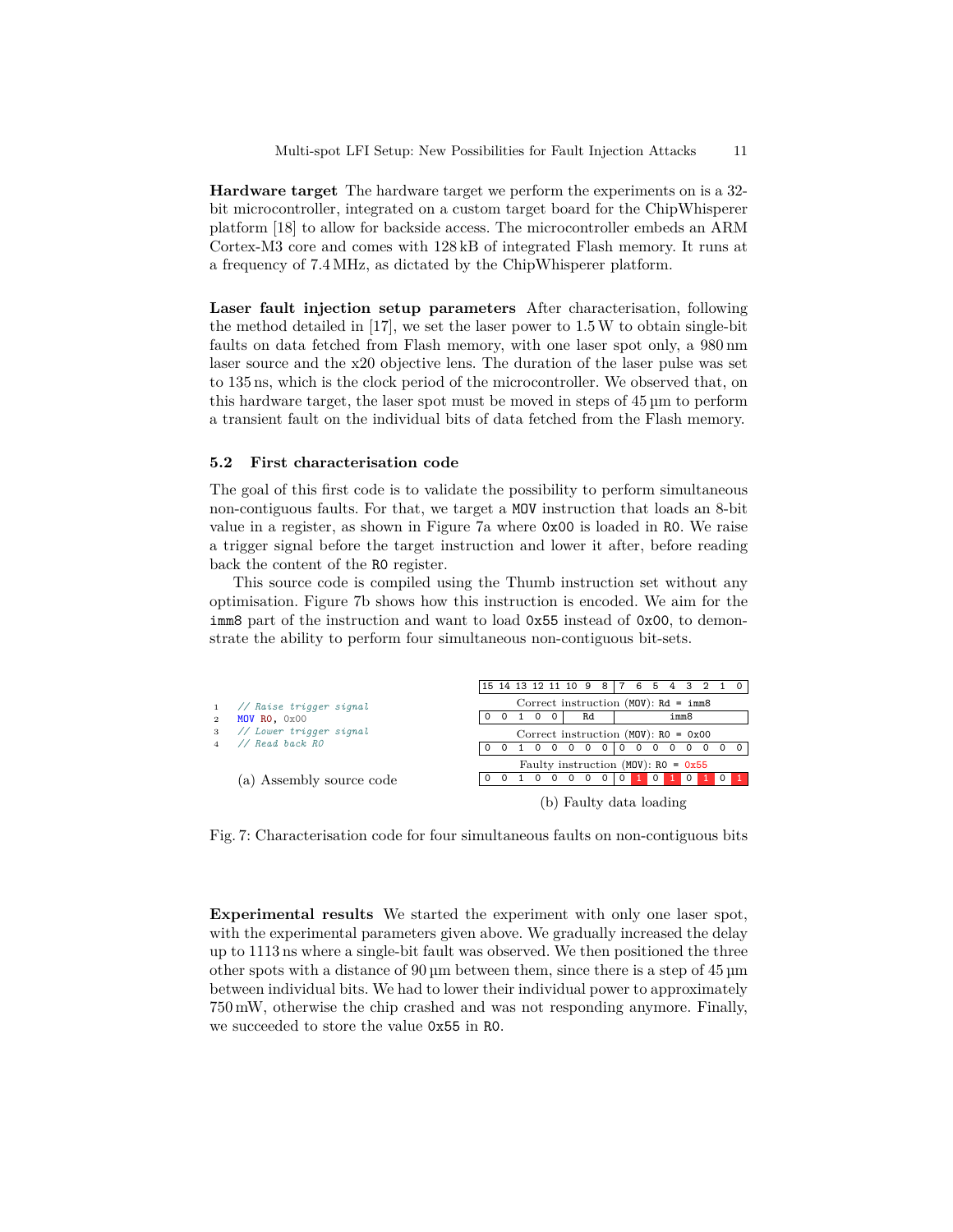#### **5.3 Second characterisation code**

The second fault consists in targeting two instructions which are close, but perform the fault on different bits. To this end, we use the characterisation code shown in Figure 8a.

| $\mathbf{1}$   | # define N_ITER 1000                                            |          |          |          |          |          |                     |                                                   |          |                |          |          |          |          |              |              |          |
|----------------|-----------------------------------------------------------------|----------|----------|----------|----------|----------|---------------------|---------------------------------------------------|----------|----------------|----------|----------|----------|----------|--------------|--------------|----------|
| $\overline{2}$ | void charac func(void) {                                        |          |          |          |          |          |                     |                                                   |          |                |          |          |          |          |              |              |          |
| 3              | volatile uint32 t ref count = $0$ ;                             |          |          |          |          |          | 15 14 13 12 11 10 9 |                                                   | 8        | $\overline{7}$ | 6        | 5        | 4        | 3        | 2            | $\mathbf{1}$ | $\Omega$ |
| $\overline{4}$ | $uint32_t results[2] = \{0, 0\};$                               |          |          |          |          |          |                     | Correct instruction (ADD): $Rdn = Rdn + imm8$     |          |                |          |          |          |          |              |              |          |
| 5              | uint32 t XOR, ADD = $0$ ;                                       |          | $\Omega$ | 1        | 1        | $\Omega$ |                     | Rdn                                               |          |                |          |          |          | imm8     |              |              |          |
| 6              | $trigger_high()$ ;                                              |          |          |          |          |          |                     |                                                   |          |                |          |          |          |          |              |              |          |
| 7              | for (volatile uint32 t iter = 1;                                |          |          |          |          |          |                     | Correct instruction (ADD): Rdn = Rdn + 1          |          |                |          |          |          |          |              |              |          |
| 8              | iter $\leq$ N ITER;                                             | $\Omega$ | $\Omega$ | 1        | 1        | $\Omega$ |                     | Rdn                                               |          | $\Omega$       | $\Omega$ | $\Omega$ | $\Omega$ | $\Omega$ |              | $0\quad 0$   | 1        |
| 9              | $iter++$ ) $\leftarrow$                                         |          |          |          |          |          |                     | Faulty instruction (ADD): Rdn = Rdn + 5           |          |                |          |          |          |          |              |              |          |
| 10             |                                                                 |          | $\Omega$ |          |          | $\Omega$ |                     | Rdn                                               |          | $\Omega$       | $\Omega$ | $\Omega$ | $\Omega$ | $\Omega$ |              | $\Omega$     |          |
| 11             | $ref$ count++;                                                  |          |          |          |          |          |                     |                                                   |          |                |          |          |          |          |              |              |          |
| 12             | $XOR = iter \hat{\ }$ iter; $\triangleleft$                     |          |          |          |          |          |                     | (b) Faulty loop increment                         |          |                |          |          |          |          |              |              |          |
| 13             | $ADD = iter + iter;$                                            |          |          |          |          |          |                     |                                                   |          |                |          |          |          |          |              |              |          |
| 14             | $results[1] += (XOR == ADD);$                                   |          |          |          |          |          |                     |                                                   |          |                |          |          |          |          |              |              |          |
| 15             | ł                                                               |          |          |          |          |          | 15 14 13 12 11 10 9 |                                                   | 8        | $\overline{7}$ | 6        | 5        | 4        | 3        | $\mathbf{2}$ |              |          |
| 16             | $results[0] = N_ITER - ref_count;$                              |          |          |          |          |          |                     |                                                   |          |                |          |          |          |          |              |              |          |
| 17             | $trigger_low();$                                                |          |          |          |          |          |                     | Correct instruction (EORS): Rdn = Rdn $\oplus$ Rm |          |                |          |          |          |          |              |              |          |
| 18             | // Read back results                                            |          |          | $\Omega$ | $\Omega$ | $\Omega$ | $\Omega$            | $\Omega$                                          | $\Omega$ | $\Omega$       |          |          | Rm       |          |              | Rdn          |          |
| 19             | ŀ                                                               |          |          |          |          |          |                     |                                                   |          |                |          |          |          |          |              |              |          |
|                |                                                                 |          |          |          |          |          |                     | Faulty instruction (ADCS): Rdn = Rdn + Rm         |          |                |          |          |          |          |              |              |          |
|                |                                                                 | $\Omega$ |          | $\Omega$ | $\Omega$ | $\Omega$ | $\Omega$            | $\Omega$                                          |          | $\Omega$       |          |          | Rm       |          |              | Rdn          |          |
|                | (a) C source code with target<br>instructions pointed by arrows |          |          |          |          |          |                     | (c) Faulty exclusive-OR operation                 |          |                |          |          |          |          |              |              |          |

Fig. 8: Characterisation code for two faults close in time on different bits

Again here, we raise a trigger signal at the beginning of the execution (see Figure 8a, line 6) and lower it at the end (see Figure 8a, line 17)

We target the instructions associated with the following two operations:

- **–** the increment of the loop counter. This compiles into an ADD instruction as shown in Figure 8b. We perform a fault injection on the imm8 part of the instruction. More specifically, we modify the increment to make it *N* instead of 1. We assume a single-bit bit-set fault model, so *N* is of the form  $2^i + 1$ , where  $i$  is an integer between 1 and 7. This requires to perform a bit-set on the bit of index *i*. For example, the increment can be changed to 5 by performing a bit-set on the bit of index 2, as shown in Figure 8b.
- **–** an exclusive-OR in the body of the loop. This compiles into an EORS instruction as shown in Figure 8c. We perform a fault injection on the opcode, turning the EORS instruction into an ADCS instruction, to perform an addition with carry instead. This requires to perform a bit-set on the  $8<sup>th</sup>$  bit.

The experimental results are stored in an array of two elements. The first one stores the difference between the original and the actual number of times the body of the *for* loop has been executed. The second one stores the number of times the exclusive-OR operation has been turned into an addition. This way, we isolate the two faults and are able to observe their respective influences.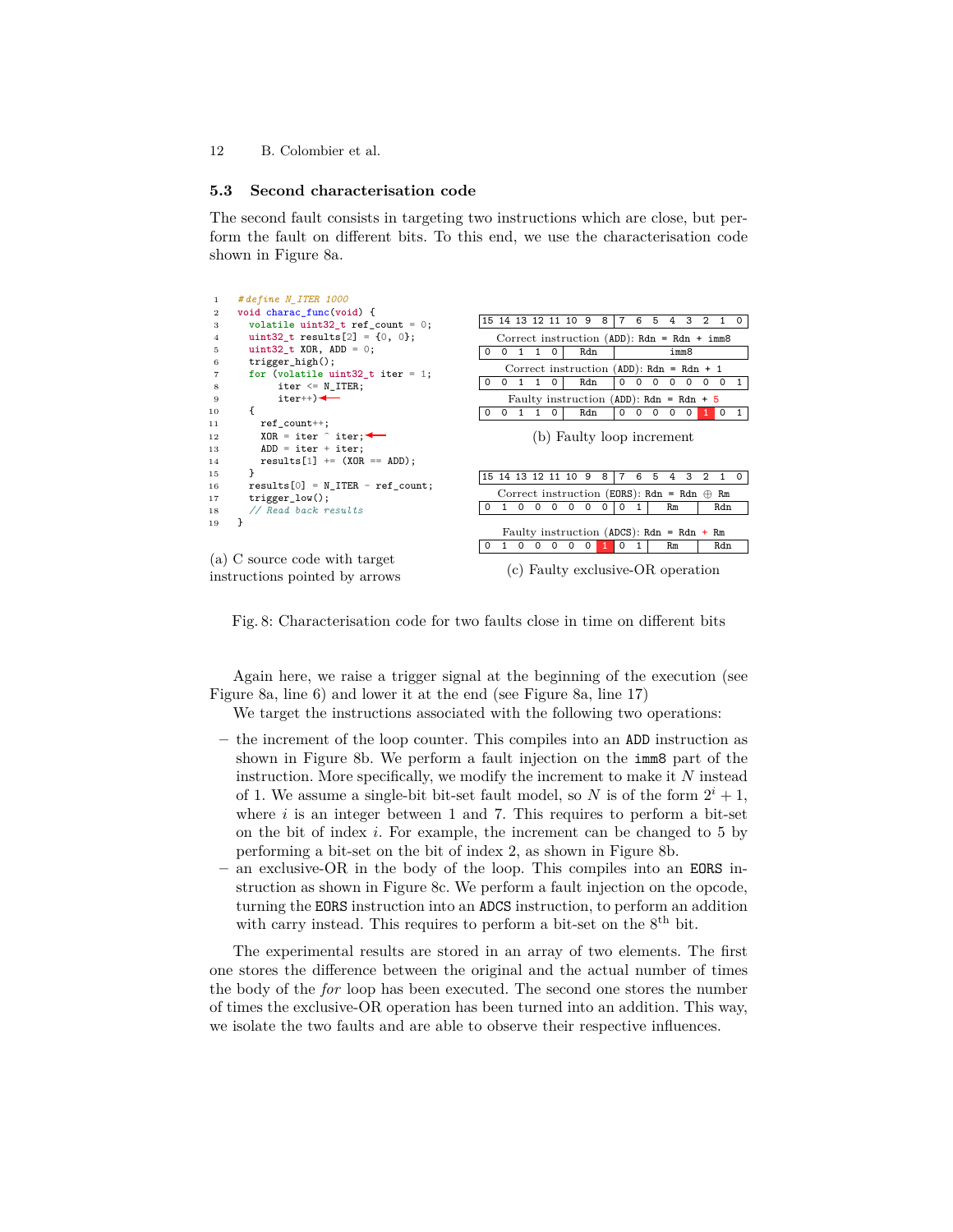**Experimental results** We performed different experiments by changing the increment of the loop counter to different values, while faulting the EORS instruction in the body of the *for* loop at the same time. As specified above, the hardware target sends only one trigger signal. From there on, in order for the fault injection to be successful, the main challenge is to find the correct parameters for the two control signals of the two laser sources. To this end, four parameters must be tuned on the function generator:

- $-$  the initial delay for the first laser source  $t_{\text{init}_1}$ . This is the delay between raising of the trigger signal and executing the first instruction to fault.
- $-$  the initial delay for the second laser source  $t_{\text{init}_2}$ . This is the delay between raising of the trigger signal and executing the second instruction to fault.
- **–** the period *t*lasers which is the time it takes to execute the body of the *for* loop once. Note that both control signals have the same period.
- **–** the duty cycle *α* which defines how long every laser shot should last. Since we want each laser to fault one instruction per execution of the body of the *for* loop, the duty cycle must be set accordingly.

The first step is to tune the two initial delays. This is done by increasing these delays one after the other while monitoring the result values. As soon as one fault is observed, the initial delay is found. We obtain the following values:  $t_{\text{init}_1} = 2070 \text{ ns}$  and  $t_{\text{init}_2} = 3825 \text{ ns}$ . The second step is to tune the period of the control signals. This is done by producing only two pulses and increasing the period until two faults are observed. We obtain the following value:  $t_{\text{lases}} = 5535 \text{ ns}$ . This corresponds to 41 clock periods (5535 = 41  $\times$  135) given that our target has a clock period of 135 ns. Therefore, executing the body of the *for* loop takes 41 clock cycles. Finally, we set the duty cycle to  $\alpha = \frac{1}{41} \approx 2.4\%$ to target one clock cycle out of the 41 of the body of the *for* loop.

These four settings are shown in Figure 9, where the actual fault performed by each laser shot is shown as well. Using this settings, we were able to change the loop increment to 5 instead of 1 and alter the exclusive-OR operation in the body of the loop to turn it into an addition.



Fig. 9: Timing of signals used to control the fault injection setup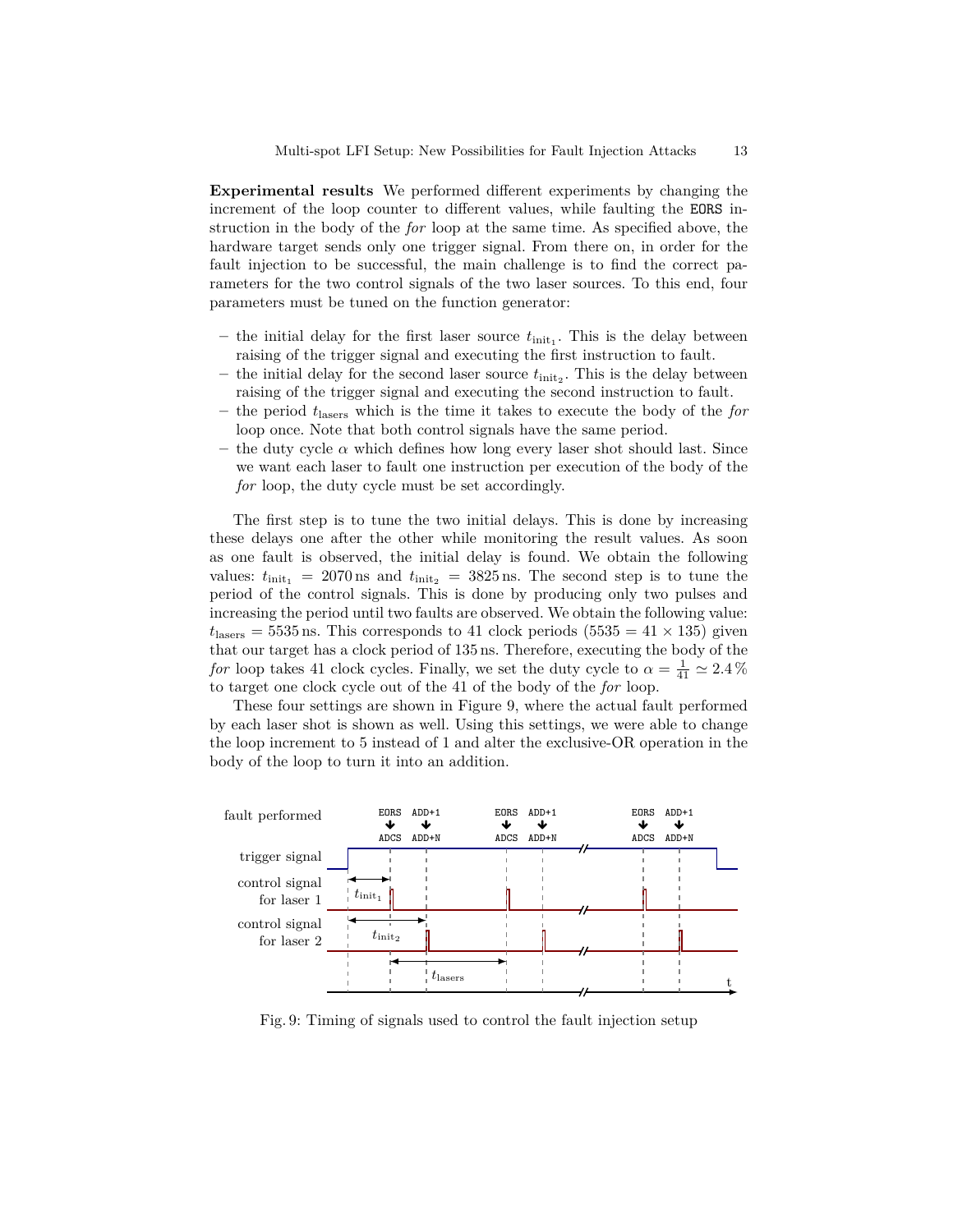## **6 Conclusion**

In this article, we highlighted the limitations of single-spot laser fault injection setups, which are not considered by previously considered fault models. We then presented a new four-spot laser fault injection setup that can overcome these limitations. With experiments on two characterisation codes, we showed that two new types of fault are feasible with this setup: four simultaneous non-contiguous faults and two faults very close in time on different bits. Having identified this extension of the data corruption fault model, feasible by laser fault injection, future works could focus on applying this to new attacks on security algorithms.

#### **Acknowledgement**

This work was carried out in the framework of the FUIAAP22 Project PILAS supported by Bpifrance. This work is supported by the French National Research Agency in the framework of the "Investissements d'avenir" program "ANR-15- IDEX-02" and the LabEx PERSYVAL "ANR-11-LABX-0025-01". This work is supported by INS2I in the framework of the PANTACOUR project.

The authors would also like to thank Jean-Max Dutertre from EMSE for providing them with a backside-opened device suitable for laser fault injection.

## **References**

- 1. Anceau, S., Bleuet, P., Clédière, J., Maingault, L., Rainard, J.-L., and Tucoulou, R.: Nanofocused X-Ray Beam to Reprogram Secure Circuits. In: International Conference on Cryptographic Hardware and Embedded Systems, pp. 175–188 (2017)
- 2. Anderson, R.J., and Kuhn, M.G.: Low Cost Attacks on Tamper Resistant Devices. In: International Workshop on Security Protocols, pp. 125–136 (1997)
- 3. Aumüller, C., Bier, P., Fischer, W., Hofreiter, P., and Seifert, J.-P.: Fault Attacks on RSA with CRT: Concrete Results and Practical Countermeasures. In: CHES, pp. 260–275 (2002)
- 4. Bar-El, H., Choukri, H., Naccache, D., Tunstall, M., and Whelan, C.: The Sorcerer's Apprentice Guide to Fault Attacks. Proceedings of the IEEE (2006)
- 5. Barenghi, A., Breveglieri, L., Koren, I., and Naccache, D.: Fault Injection Attacks on Cryptographic Devices: Theory, Practice, and Countermeasures. Proceedings of the IEEE (2012)
- 6. Bhasin, S., Lomné, V., and Tobich, K.: An Industrial Outlook on Challenges of Hardware Security in Digital Economy. In: International Conference on Security, Privacy, and Applied Cryptography Engineering, pp. 1–9 (2017)
- 7. Boneh, D., DeMillo, R.A., and Lipton, R.J.: On the Importance of Checking Cryptographic Protocols for Faults. In: International Conference on the Theory and Application of Cryptographic Techniques, pp. 37–51 (1997)
- 8. Buchner, S., Kang, K., Stapor, W., Campbell, A., Knudson, A.R., Mcdonald, P.T., and Rivet, S.: Pulsed laser-induced SEU in integrated circuits: a practical method for hardness assurance testing. IEEE Transactions on Nuclear Science (1990)
- 9. Buchner, S., Knudson, A.R., Kang, K., and Campbell, A.: Charge collection from focussed picosecond laser pulses. IEEE Transactions on Nuclear Science (1988)